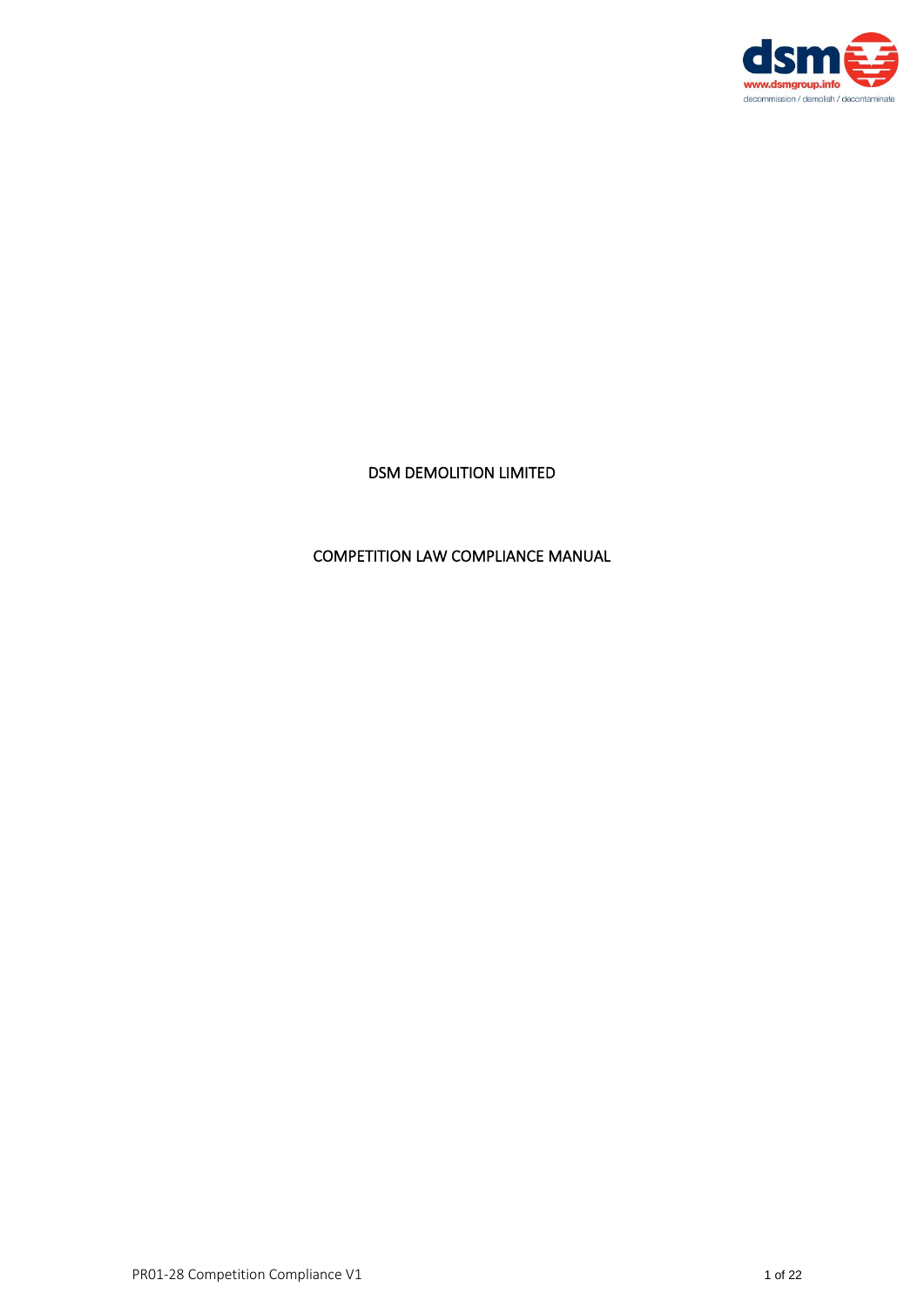

#### SECTION 1: INTRODUCTION

#### WHY IS COMPETITION LAW IMPORTANT?

DSM Demolition Limited ("DSM") and its group needs to act (and be seen to act) and compete in a manner that, whilst being competitive and results orientated, is also fair.

This means we must not do anything which would risk infringing competition law in the UK (or elsewhere). Amongst other things, competition law prevents companies from coordinating with competitors in order to fix prices, rig bids, share markets, limit production or collectively exclude others from the market.

Failure to comply with competition rules can have an extremely high financial cost for DSM. The competition authorities can impose fines of up to 10% of worldwide group turnover. Businesses found in breach of the competition law rules can also be excluded from public tenders and be liable to third parties by way of damages for loss suffered as a result of the infringement.

The construction sector is a focus area for competition law enforcement. In 2020/21 the UK competition authority announced a "Cheating not Competing" campaign encouraging compliance in the infrastructure and construction sectors and supporting industries. In addition, numerous recent cases have been brought in the sector including in groundworks products, office fit-outs, roofing materials, steel tanks and pre-cast concrete.

This manual provides an overview of the main rules of competition law and sets out clearly the procedures and guidelines which must be followed when dealing with matters to which competition laws may apply.

You have a duty as an employee of DSM to report infringements or suspected infringements of competition law to the legal team. If you have any queries or suspicions, or are concerned whether competition laws may apply to specific activities, you should contact Andrew Fletcher (Managing Director).

The Board of DSM is committed to ensuring compliance with competition laws and all employees should be aware that any infringements of the procedures or guidelines in this manual will be viewed very seriously and may result in disciplinary action being taken. You should take the time to read this manual carefully. Compliance with competition law is in all our interests.

Rob Braid (CEO)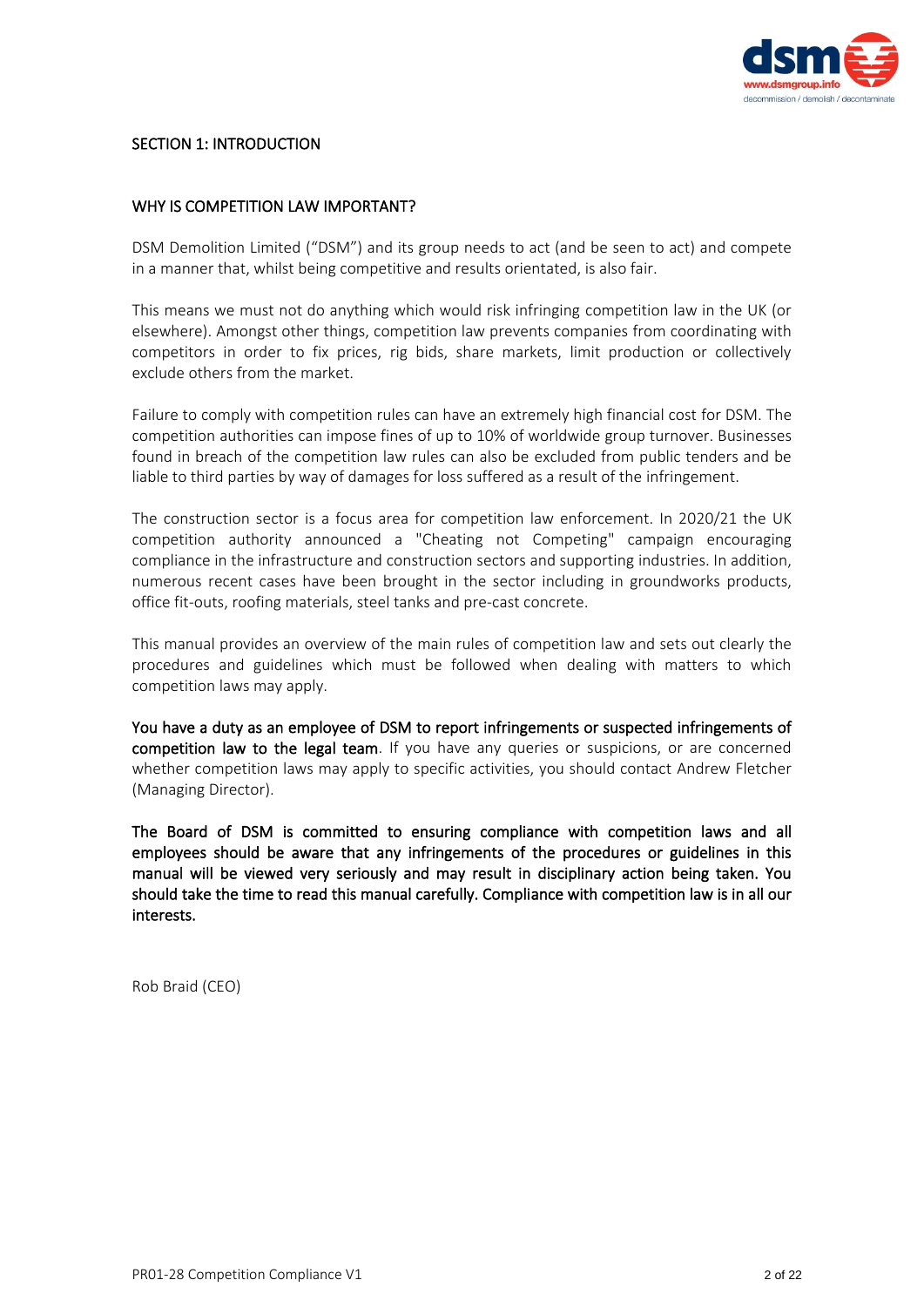

#### SECTION 2: BACKGROUND

### INTRODUCTION

It is hoped that this manual will be used as a regular reference point for employees in their day to day work. The manual, once reviewed, should give employees a "heads-up" in considering some of the potential issues before making more detailed enquiries with the Managing Director. The manual should form part of the customer facing employee's tool kit.

The rules relating to competition can be split into two categories:

- 1) Anti-competitive agreements and arrangements; and
- 2) The abuse of a dominant position.

# ANTI-COMPETITIVE AGREEMENTS AND ARRANGEMENTS

The law prohibits any agreement or practice between two or more businesses<sup>1</sup> which affects trade in the UK<sup>2</sup> and which has the object or effect of preventing, restricting or distorting competition to an appreciable extent.

An agreement can be written or oral, formal or informal, based on e-mails or telephone conversations, "gentlemen's agreements" or made on the basis of nods and winks. An agreement is essentially a common understanding.

Anti-competitive arrangements normally arise between competitors (so called "horizontal agreements"); but can, in more limited circumstances, exist between suppliers and customers (so called "vertical agreements")<sup>3</sup>.

The rules relating to anti-competitive agreements and arrangements are of direct applicability and interest to our business activities and we should, in particular, ensure our conduct in the following areas is in compliance with the rules (as set out below):

- The Key Prohibitions (including price fixing, bid rigging and market sharing) see Section 3 below.
- Information exchanges (directly or indirectly with competitors) See Section 4 below.
- The guidelines relating to joint bidding and sub-contracting see Section 5 below.

<sup>&</sup>lt;sup>1</sup> Therefore agreements between companies within the same Group will not infringe the prohibition on anti-competitive agreements. To be relevant the agreement must be between two or more independent companies.

 $<sup>2</sup>$  Most countries operate similar rules; therefore regardless of where DSM does business, similar rules apply.</sup>

<sup>&</sup>lt;sup>3</sup> The rules relating to Resale Price Maintenance are discussed in Section 3 below. Further circumstances in which dealings with customers may infringe competition law include: (i) while it can be permissible to prevent customers from 'actively' re-selling (i.e. making active marketing approaches) to certain customer groups/territories; it is not possible to prevent all 'passive' sales to those customers (where the customer approaches the re-seller); and (ii) exclusivity arrangements of more than 5 years or where DSM or the counterparty has a market share in excess of 30%. As these circumstances are unlikely to be directly relevant to DSM's day-today business they are not considered further in this Manual. However, if any such circumstances do arise – you should speak to a manager before entering into any such agreement.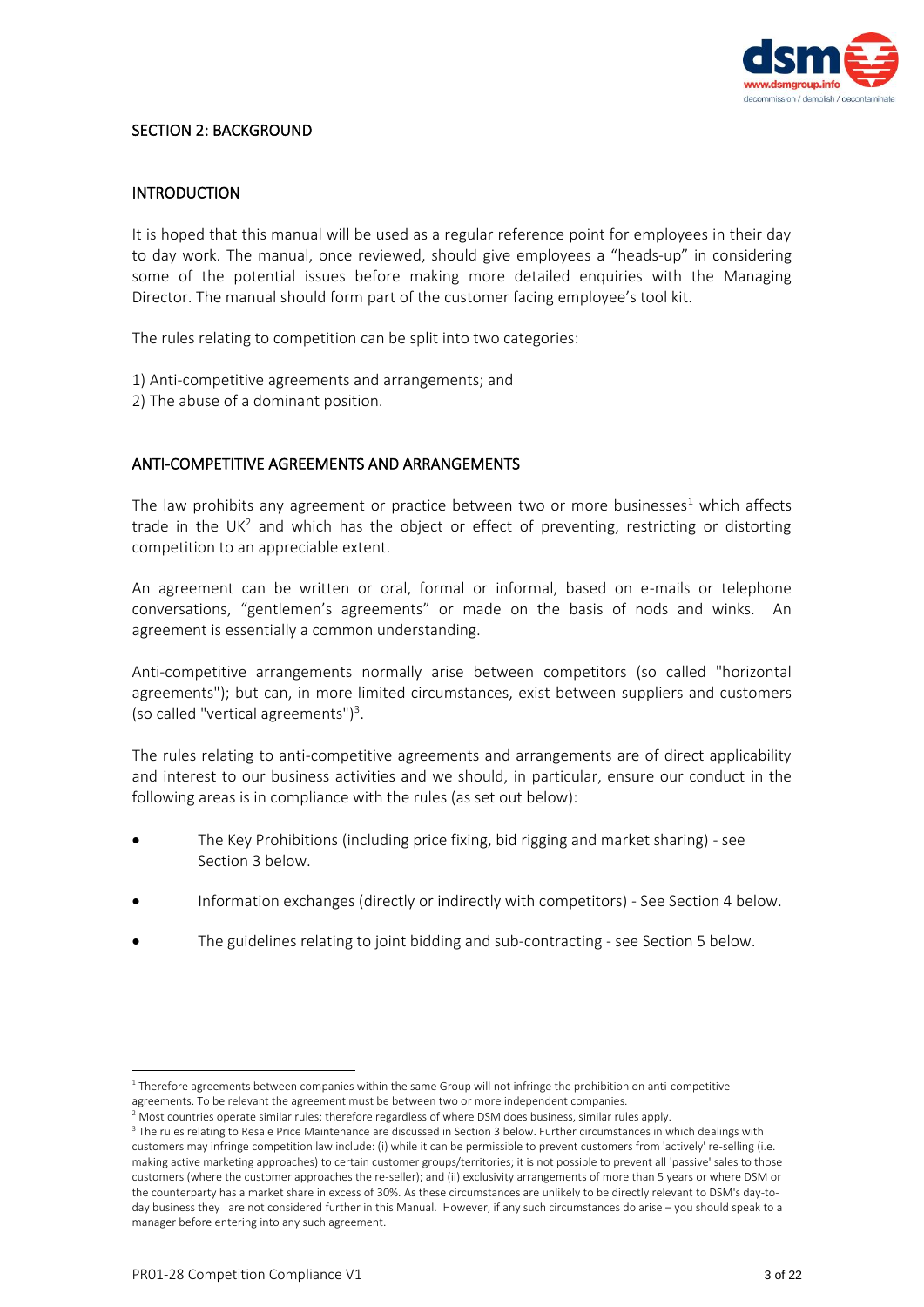

# ABUSE OF A DOMINANT POSITION

It is illegal for companies with strong market power (referred to as a "dominant position") to exploit their position in particular ways which may affect trade, for example, by imposing excessively high or predatorily low prices, or discriminating between customers without justification.

Generally speaking, a company will be considered to be in a dominant position if it can take business decisions without regard to its competitors, customers and ultimately consumers. Assessing whether a company is in a dominant position depends on a variety of factors of which market share is only one.

As a general guide, there is a risk that companies with a market share of 40% or more might be regarded as dominant (above 50% there is a rebuttable presumption that they are dominant). Companies often define a market in a manner that suits them and their results. Such definitions may be artificial and may not concur with those used by the competition authorities to assess whether a dominant position exists. It is possible that a particular market can be defined very narrowly by the competition authorities (e.g. by local area).

If a company is in a dominant position, it is subject to additional legal constraints on how it can act in the marketplace. In particular, a dominant company has a legal "special responsibility" that limits its commercial flexibility in relation to issues including the following:

- Pricing and discount policies.
- Terms of supply.
- Tying (making the provision of its dominant products/services conditional on the purchase of other products/services).
- Refusal to supply.

There is currently no reason to believe that DSM is in a dominant position in a strict legal sense in relation to its business activities. However, it is worth being aware of the rules as DSM may do business with companies that do hold a dominant position. It is also best practice to minimise references to DSM being "dominant" or as having "market power" in internal documents and external marketing material – this will help reduce the risk of any accusation of dominance being made against DSM.

#### ENFORCEMENT

In the UK, the Competition and Markets Authority ("CMA") has the power to mount unannounced on-site inspections, often referred to as dawn raids, where they suspect a company has breached competition law. The CMA and the Serious Fraud Office ("SFO") also have power to conduct a dawn raid where individuals are suspected of having committed the criminal cartel offence.

Investigations may be triggered by:

- The authority's own suspicions about what may be happening in the market.
- Tip-offs from whistle-blowers.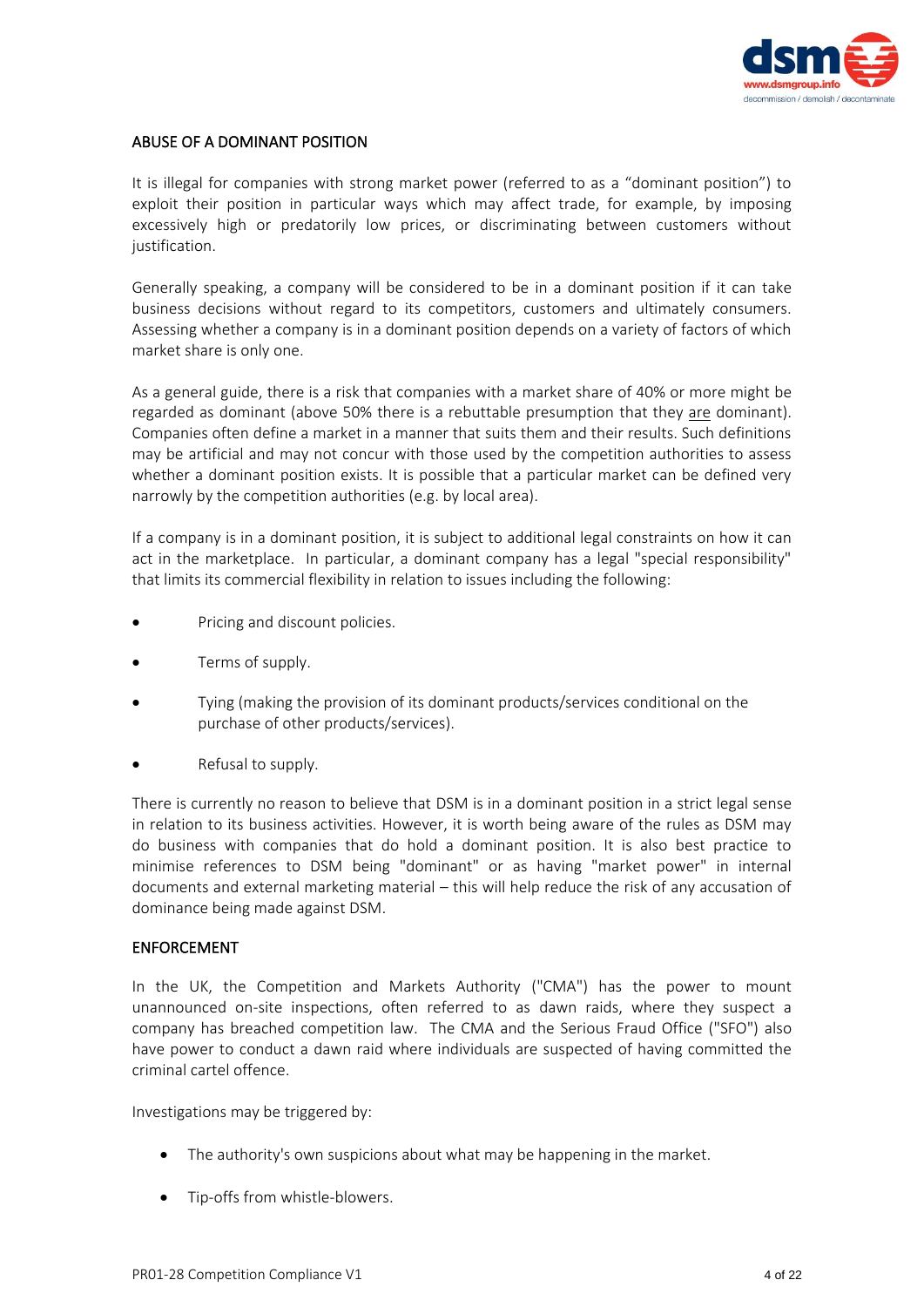

• Another company can "come clean" in return for immunity/large reductions in fines – so called "leniency applicants".

The competition authorities have wide powers of inspection including taking copies of any internal hard-copy document or images of hard drives and servers.

### SANCTIONS FOR BREACHING THE COMPETITION RULES

#### For the company:

There are severe sanctions on a company that has been found to have breached the competition rules. The company itself could be fined very heavily (potentially up to 10% of worldwide group turnover) and can be sued for damages by any third parties that are adversely affected by the breach of the competition rules. In addition, the company could be barred from bidding for certain contracts (e.g. public tenders) and any restrictions in an agreement that breaches competition law are void and unenforceable (which may lead to the entire agreement being unenforceable).

# For the individual:

There are also potentially severe sanctions for the individuals directly involved in a breach of the competition rules. If a director is involved in a breach (or is found to have taken no action to stop a breach of which they were aware or should have been aware) they are vulnerable to being disqualified from acting as a director of a company for up to 15 years. The CMA is actively pursuing directors and has used this power on numerous occasions in the last few years in sectors including office fit-out, steel tanks and concrete pipes.

In cases of serious breaches of the competition rules, where an individual has participated in the criminal cartel offence, the individuals concerned may be liable for a maximum penalty of five years imprisonment and/or a fine. Criminal prosecutions have taken place in both the steel tanks and pre-cast concrete markets.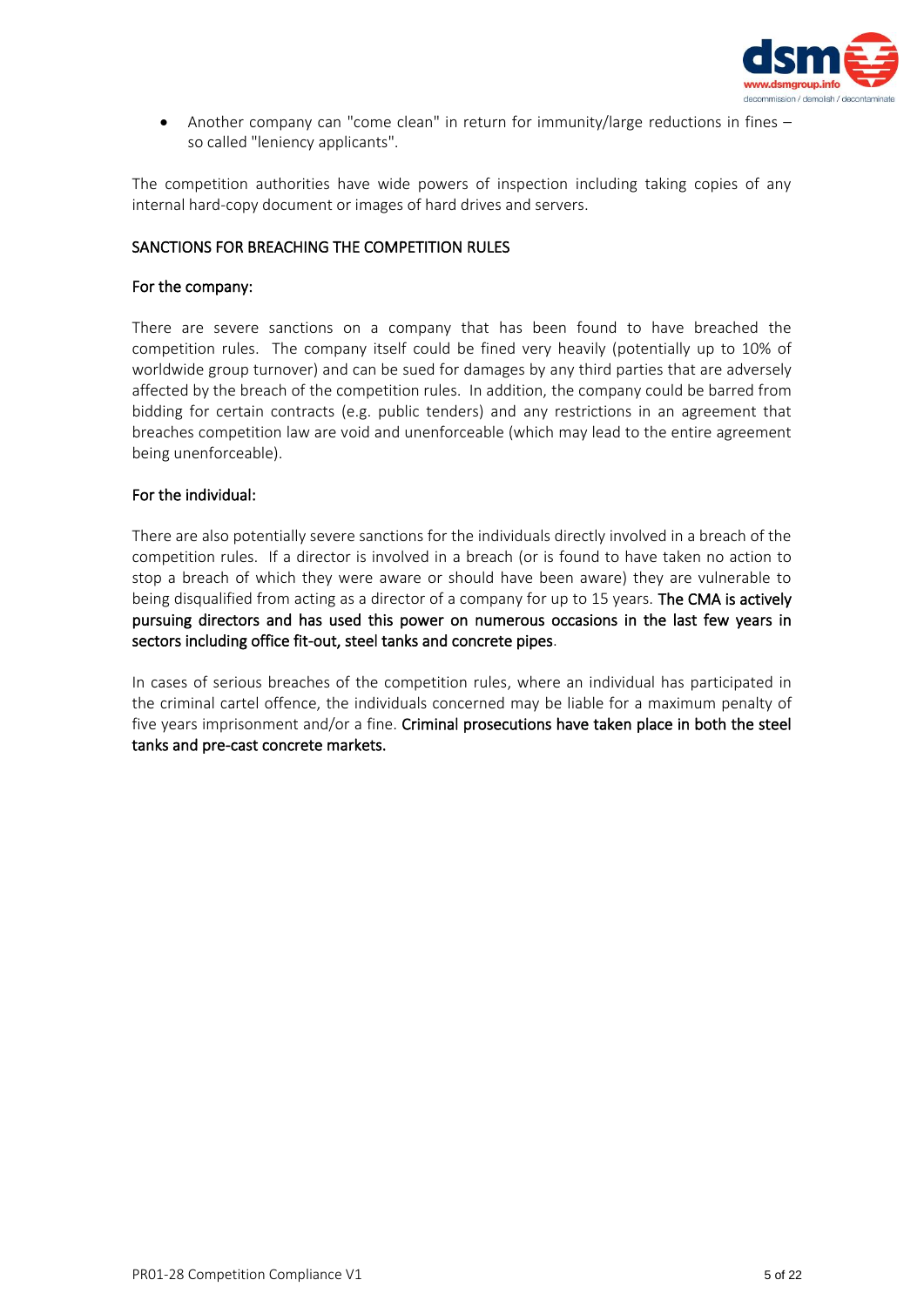

# SECTION 3: KEY PROHIBITIONS

Competition law absolutely prohibits certain types of agreements and practices (as discussed below); whether other types of conduct or agreements will be permissible depends very much on the individual factual situation.

As noted above, it is very easy in inadvertently infringe these rules; it is not only written agreements which can constitute an infringement – even one conversation can be enough. Therefore, it is important that DSM does not do anything which could be interpreted as breaching these requirements.

The examples below are not exhaustive list, but the key point is that DSM must act independently of its competitors at all times.

The following are examples of what you absolutely cannot do.

- **Price fixing with a competitor** the direct or indirect fixing of purchase or selling prices with a competitor is probably the most serious of competition law breaches. Direct price fixing agreements may take the form of agreements or understandings between competitors which: -
	- Fix the prices at which they will sell to third parties.
	- Fix the components of a price (for example, transport costs) at which they will sell to third parties.
	- Set minimum prices to be charged to third parties below which prices are not to be reduced.
	- Establish the amount or percentage by which prices charged to third parties are to be increased.
	- Establish a range outside of which prices charged to third parties are not to move.
	- Limit or prevent the granting of discounts or allowances to third parties.
	- Concern prices they will charge third parties for additional services.
	- In addition to competitors agreeing directly with each other to fix the prices that they will charge third parties, competitors also cannot indirectly fix prices, for example by disclosing to each other details of their future pricing intentions. Indirect price fixing with a competitor is also prohibited as contrary to the competition rules.
- Fixing the resale prices of a customer while *recommending* a resale price is generally permissible, if a supplier tries to fix the prices at which a customer will resell that supplier's products that will also be contrary to the competition rules. For example, a supplier must not agree with a customer (and must not even try to agree with a customer): -
	- That the customer will resell the products to third parties at a particular level.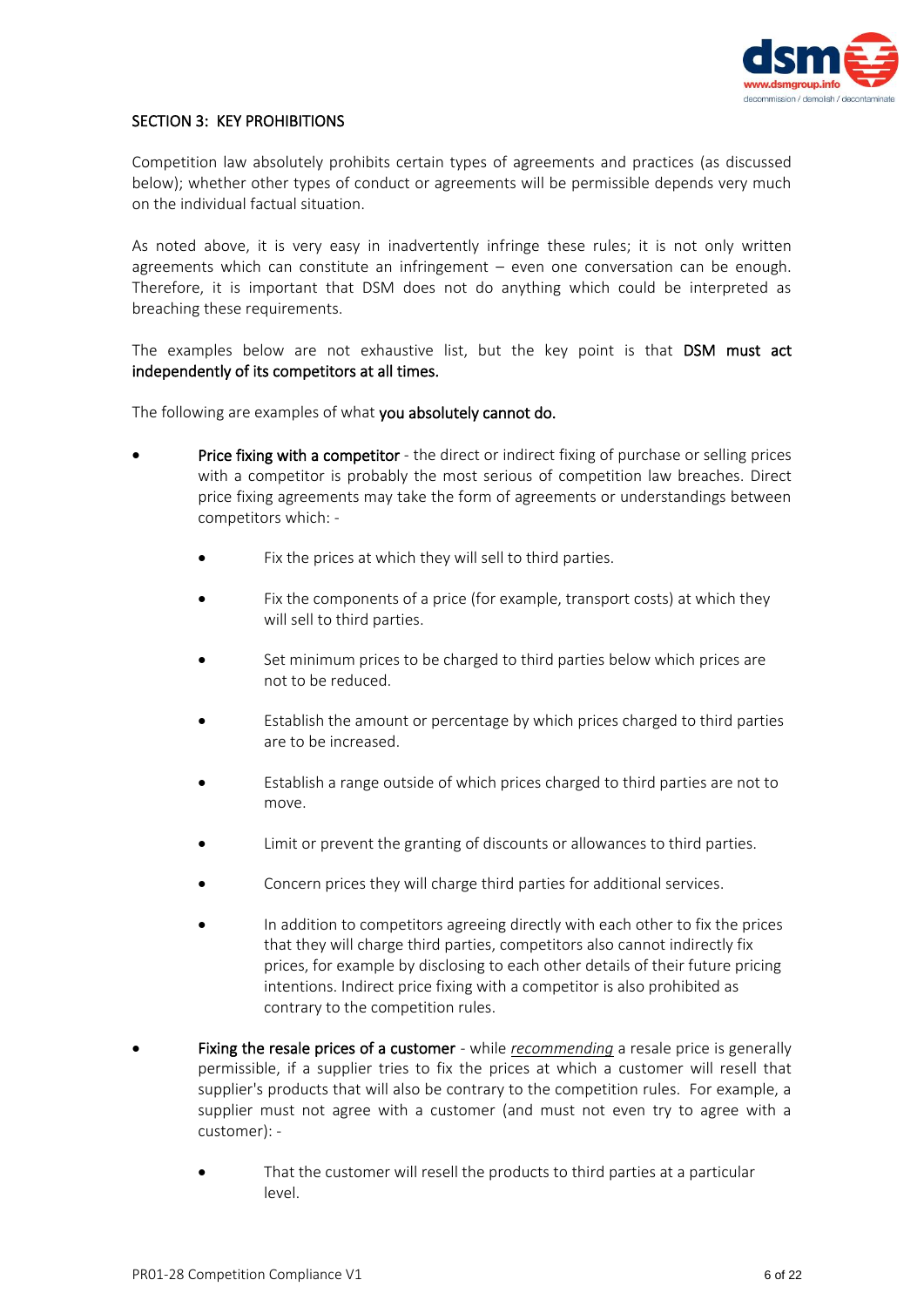

- That the customer will resell the products to third parties above a minimum level.
- That the customer may not discount the products or may not grant discounts of more than a certain amount when reselling the products to third parties.

Indirect resale price fixing is also prohibited, for example:

- Agreements fixing the customer's margins.
- Linking the resale price of its products to the resale prices of competitors.
- Threats, intimidation, warnings or penalties where a level of resale pricing is not respected by a customer (e.g. discouraging discounting).
- Delaying or suspending deliveries, or terminating contracts, if a given level of resale pricing is not observed.
- Making the grant of rebates or reimbursement of other costs subject to the customer reselling at a particular price level.
- **Bid rigging** it is a serious breach of competition law to collude with competitors in responding to tenders. Bid rigging can take many forms, all of which would constitute an infringement. For example:
	- The fixing of tender prices to customers / or any agreement not to bid for certain contracts.
	- The payment of money/inducements to other contractors to encourage them to increase their bid prices / to not bid.
	- The rotation of bids between DSM and others so that only one company submits a competitive price on any one bid.
	- Agreeing to award sub-contracting work to competitors on a rotational basis (i.e. to discourage competition on the main tender) rather than on a bonafide contract-by-contract basis.
	- Agreeing the price that DSM and others will charge for essential inputs (e.g. machinery) to other contractors in order to increase the other contractors' costs.
	- Indirect bid rigging is also prohibited for example by discussing with a competitor which tenders DSM is intending to bid for/not to bid for; or otherwise discussing tender intentions.
- Direct or indirect market or customer sharing in a classic cartel competitors agree to keep out of each other's markets. Therefore, any agreement to reduce, limit or prevent competition for certain categories of contracts or customers is prohibited.
	- This type of arrangement is illegal whether the markets are drawn nationally, regionally or locally (such as by limiting sales to customers in a particular territory).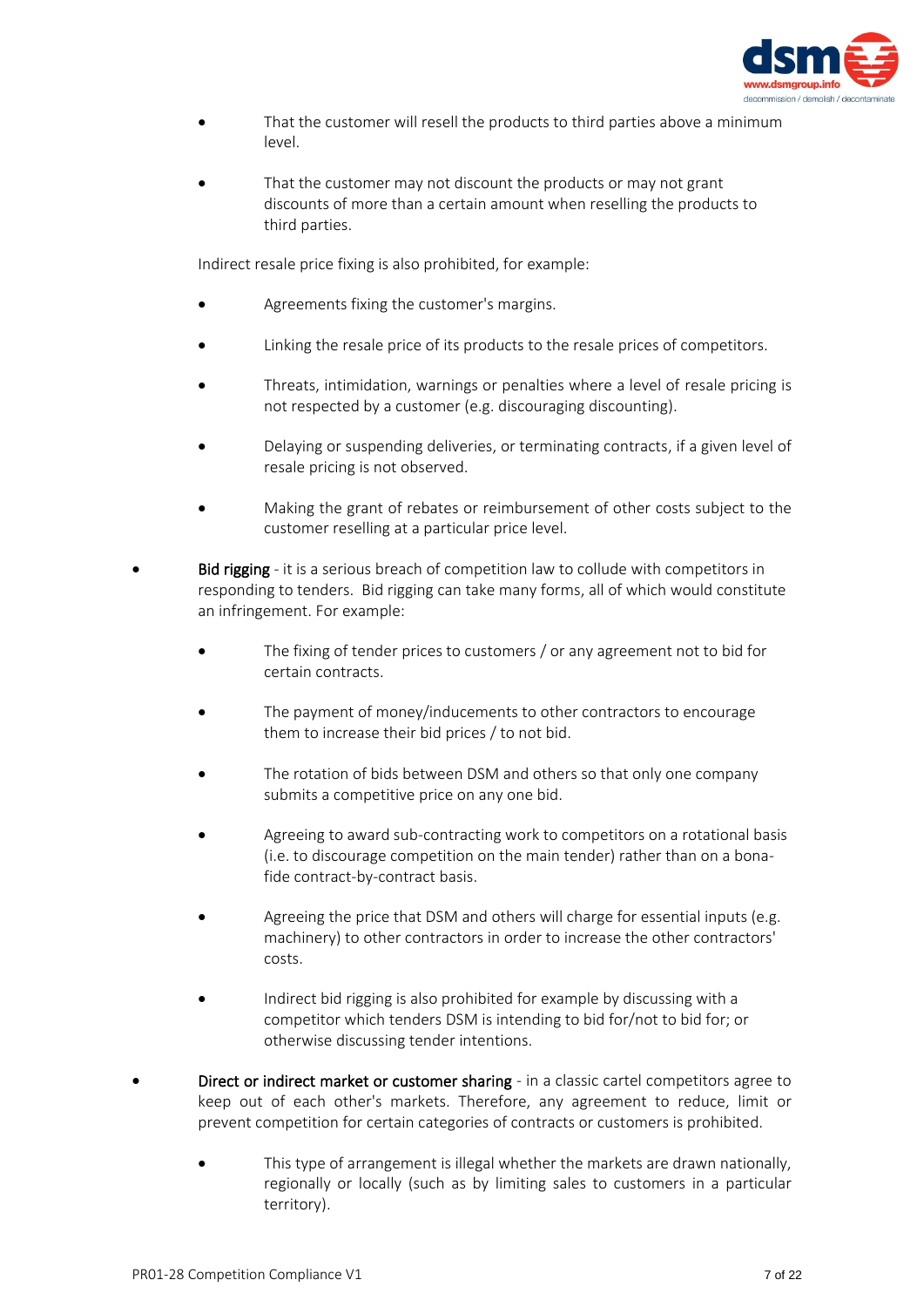

- Customer sharing is also prohibited. For example, if we agree to sell to certain customers only and to leave other customers to a competitor; as is sharing sources of supply, e.g. we agree to obtain our raw materials from one source and to leave another source to a competitor.
- Direct or indirect limitation of supply or production any agreement between competitors which restrict quantities of goods to be produced, bought or sold are also prohibited.
- Collective boycott do not agree with competitors to boycott customers or competitors – to do so would also amount to a serious infringement of competition law.
- Illegal information exchange do not provide competitors with your confidential commercially sensitive information (see Section 4 below for more information). To do so could contribute to any of the infringements listed above, or constitute an infringement in its own right. Such information could, for example, include DSM's future pricing or margin intentions, its future bidding intentions, its sales volumes, discounts given by and prices paid to its suppliers, costs structures and confidential customer information.

An agreement need not be written for there to be a breach of competition law. It does not matter whether or not it is legally binding. An oral agreement or a mere understanding may be sufficient. Even if there is no overt agreement between competitors there is a risk that any sharing of information in this respect could lead to an understanding between those companies as to each other's competitive strategy going forward. Competition law breaches have been found even as a result of just one meeting of competitors.

#### If in doubt, contact your direct line manager.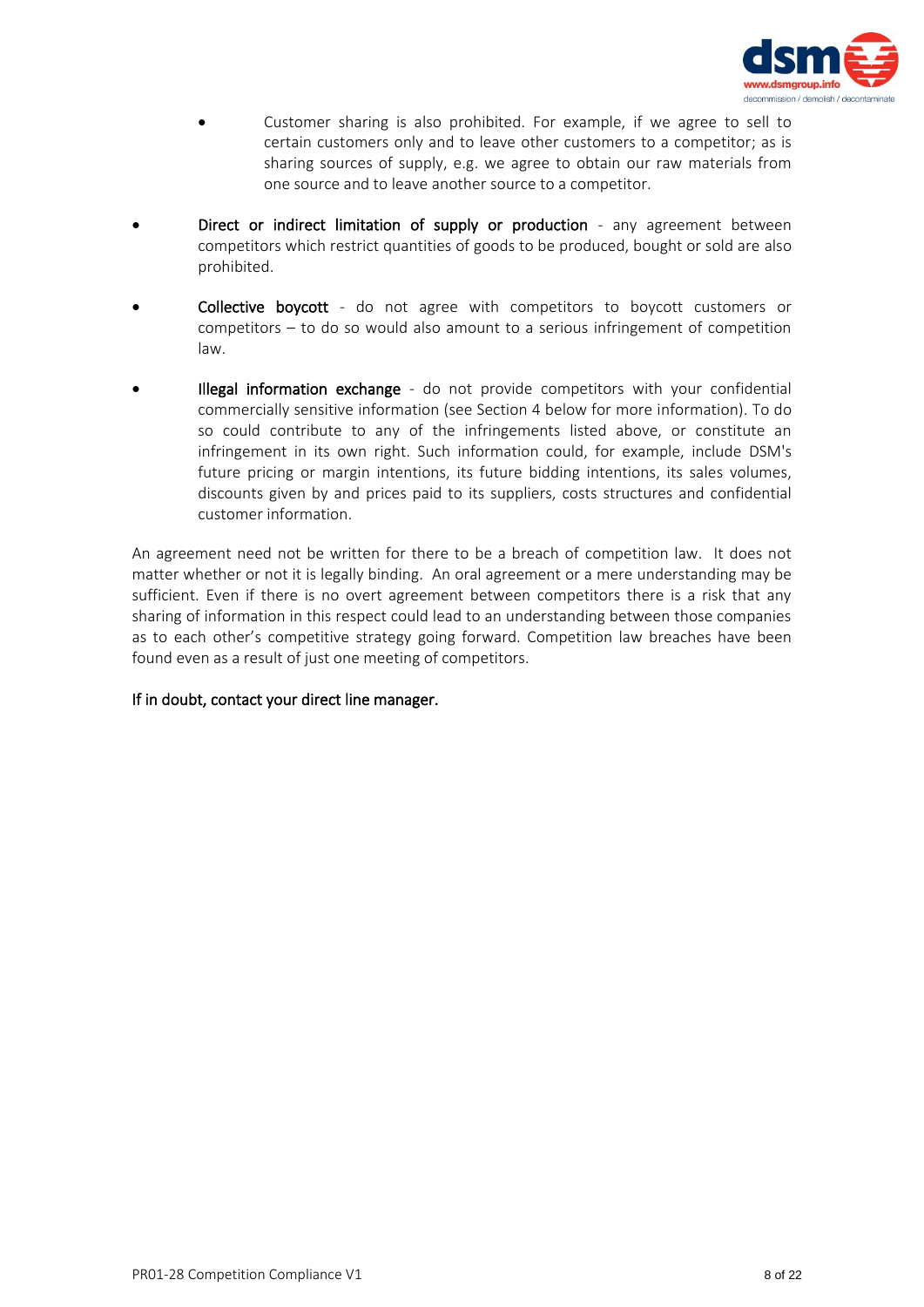

### SECTION 4: INFORMATION EXCHANGES WITH COMPETITORS

As noted above sharing information with competitors can be problematic in competition law terms when it leads to an artificially transparent market, namely, when companies are able to identify, individually, their competitors' practices and behaviour. Therefore, particular caution is required in relation to any commercially sensitive information which is not already in the public domain (e.g. information in the public domain may include tender results published by the customer).

However, in contrast, there is nothing wrong with market research in principle. After all, the exchange of certain types of information with our customers enables us to measure our performance against that of our competitors, or allows customers to negotiate a better price with us. Such exchanges enable us to survive in an extremely competitive marketplace and respond more effectively to that competition.

#### Top Tips:

(i) Never to seek to verify customer feedback directly with a competitor; and (ii) always state the source of market intelligence in any internal document (e.g. I know this information relating to Competitor X as Customer Y informed me during our negotiations).

The basic position is:

- It is generally permissible to receive feedback on competitors from customers.
- It may be permissible to receive feedback on competitors from suppliers/ noncompeting sub-contractors, however this can be problematic, for example where you may be taken to know that the competitor has provided the supplier with information in the knowledge that it will be passed to you, and vice versa.
- You must not share any information with a competitor that could lead to a reduction in their uncertainty as to your strategy on the market. This includes where and with whom you do business, the terms on which you do business, the volume of business you do and at what price, including the costs and other factors that make up your price.
- If a customer/supplier asks DSM to pass on competitively sensitive information to one of the customer's/supplier's competitors, or otherwise attempts to involve DSM in a potentially anti-competitive behaviour – DSM must refuse to become involved.

Remember that sharing commercially sensitive information with a competitor (e.g. relating to price, tenders, costs or capacity) even on a single occasion can be sufficient to breach competition law and incur fines.

This applies even in a one way exchange (i.e. even if you do not respond, DSM will be presumed to have taken the information into account, unless we can provide evidence to the contrary).

Therefore, if you ever receive commercially sensitive information from a competitor (either verbally or via email or letter) you must report it to the DSM legal team and then take steps to actively distance DSM from the information (i.e. delete the information, do not pass it on internally, do not use it to influence DSM's strategy, and write to the competitor informing them that you do not want to receive similar information in the future).

If you are in attendance at a meeting with a competitor and any information is shared or remarks made which would cause a competition law concern, it is mandatory that you leave the meeting! In 2016 the CMA said *'any company that is approached to join a cartel or becomes involved in anti-competitive arrangements, should immediately reject the approach unequivocally. It is not enough to refrain from price-fixing or market sharing. The*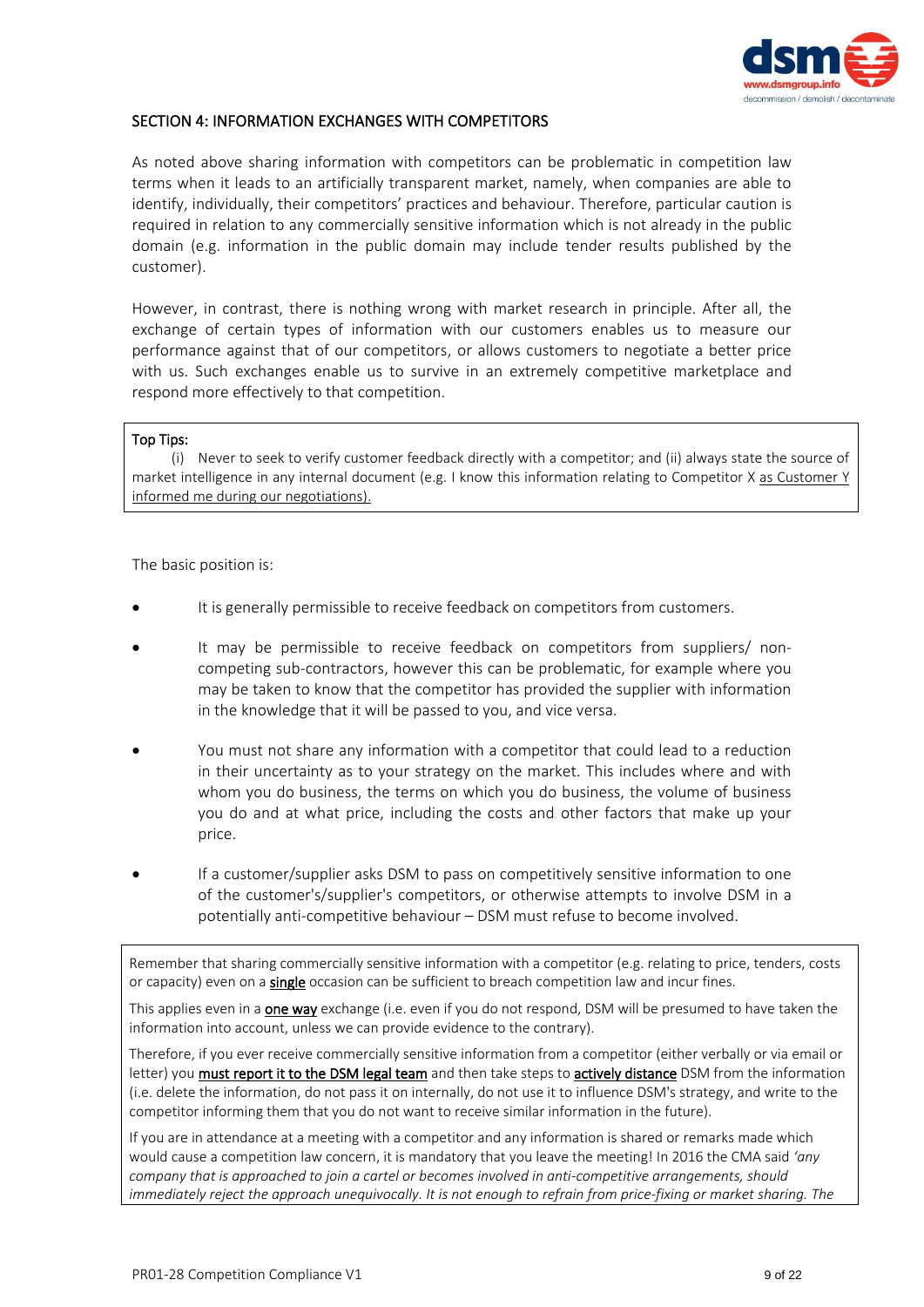

*business (and its representatives) must leave the meeting and make clear and explicit its refusal to take part.' This also applies if you are in a meeting with customers/suppliers (who compete with each other) and you are concerned that they may be infringing competition law. DSM cannot be seen to be facilitating an infringement, even where it is not directly involved.*

# SOCIAL EVENTS

Social events are a potential hazard. In a competition case involving Allsports, Allsports held a golf day for those involved in the sportswear business. This was followed by a dinner at which Allsports' MD sat at a table with representatives of sportswear suppliers, including Umbro, Manchester United, Adidas and Nike. In the course of the dinner, Allsports' MD berated the "brands" for their treatment of Allsports in relation to discounting by other retailers, in particular the discounting of "statement products". The Competition Appeal Tribunal observed that "it shows a singular lack of awareness of the risks being run under competition laws if a group of competing suppliers are placed at the same table at a social function and the host, a retailer, then seeks to commence a discussion of retail prices with a view to limiting price competition by other retailers".

You should therefore follow these guidelines in relation to your attendance at social events:

- Do not assume that because discussions may take place outside of an office environment that such conversations will not in future be the subject of incriminating evidence which may be used against the business.
- The informality of the function may mean that discussions can be over-heard and misinterpreted by other competitors (or potential competitors) or third parties.
- Take care with what you say and to whom  $-$  always err on the side of caution. You may think that a conversation is confidential, but you cannot control what someone does with the information - they may write it down or tell a colleague or client.

As a general rule the following topics are safe / not safe to discuss with competitors:

| <b>DO NOT DISCUSS - UNSAFE</b>                                                                                       | OKAY TO DISCUSS - SAFE    |  |
|----------------------------------------------------------------------------------------------------------------------|---------------------------|--|
| Prices<br>discounts,<br>rebates,<br>increases,<br>price<br>(or<br>commissions etc)                                   | Health and Safety         |  |
| Future or recent costs (e.g. of production, logistics etc)                                                           | Upcoming legislation      |  |
| ability to<br>provide<br>Future<br>capacity<br>(e.g.<br>spare<br>products/services)                                  | Operational best practice |  |
| Future or recent bidding/tender intentions                                                                           | High level market trends  |  |
| Future or recent business strategy (e.g. potential entry<br>in new markets/areas, particular areas for future focus) | Social topics             |  |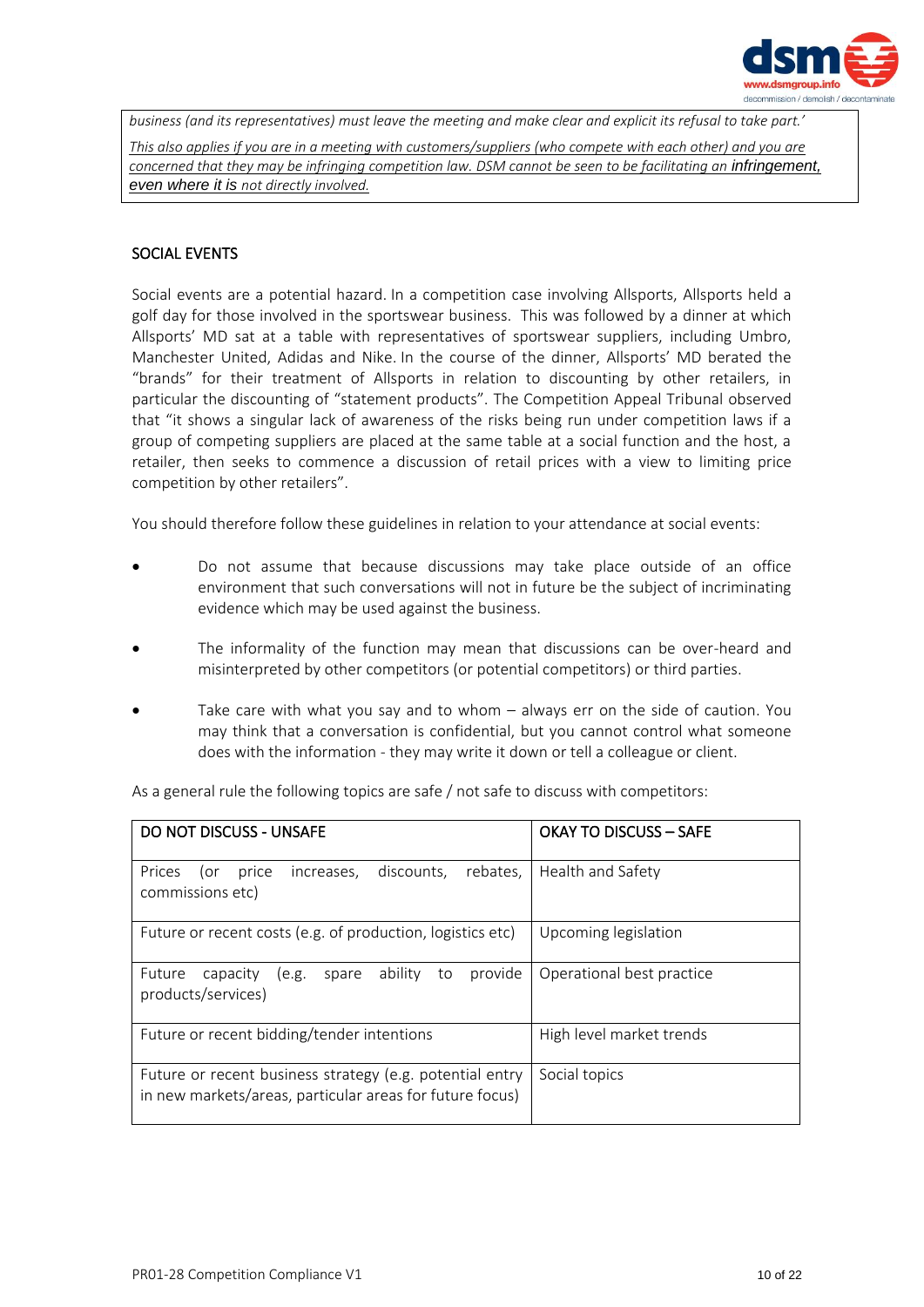

# TRADE ASSOCIATIONS / INDUSTRY BODIES

Another way in which DSM may be in danger of becoming involved in exchanging information with our competitors is in the context of a trade association / industry body. Such bodies can present a legitimate opportunity to exchange statistical information between companies in the same industry sector, and represent a forum for companies to share opinions and experiences. They also provide companies with a vehicle through which they can make representations to public bodies, for example, when law reforms are imminent.

However, such bodies can be potentially fertile ground for discussions that stray outside the realms of what is permitted. To avoid such 'spillover' effects, the following guidelines should be adhered to:

#### Recommendations

- Adopt a written constitution setting out the objectives of the body.
- Draw up an agenda for meetings and circulate to all members in advance of the meeting.
- Take accurate minutes of all meetings and circulate these to all members.
- Discuss matters of general interest that are not confidential or commercially sensitive (such as market trends, best practice within the industry, health and safety issues).
- If statistical information is collected from members, ensure that no individual responses are circulated to members. Only aggregated information should be circulated and any data circulated should be anonymised and aggregated to a high level.
- Circulate a reminder of the basic competition law prohibitions at the start of each meeting.
- Terminate discussions/leave a meeting if these guidelines are violated and promptly inform your manager.

#### Not permitted

- Do not discuss pricing, costs, margin, output, forecasts, sales business plans and other commercially sensitive issues (e.g new research and development, marketing strategies, projections etc).
- Do not allow, encourage, or participate in any breakout or 'shadow' meetings before or after the main meeting during which individual competitors exchange commercially sensitive information.
- Do not publish, exchange or otherwise disclose any data which allows the practices or marketing behaviour of individual members to be easily identified. Ensure only aggregated anonymised information is circulated to members. Do not annotate such data with comments or observations.
- Do not do anything to influence the conduct of a competitor (other than your normal, legitimate, commercial activities).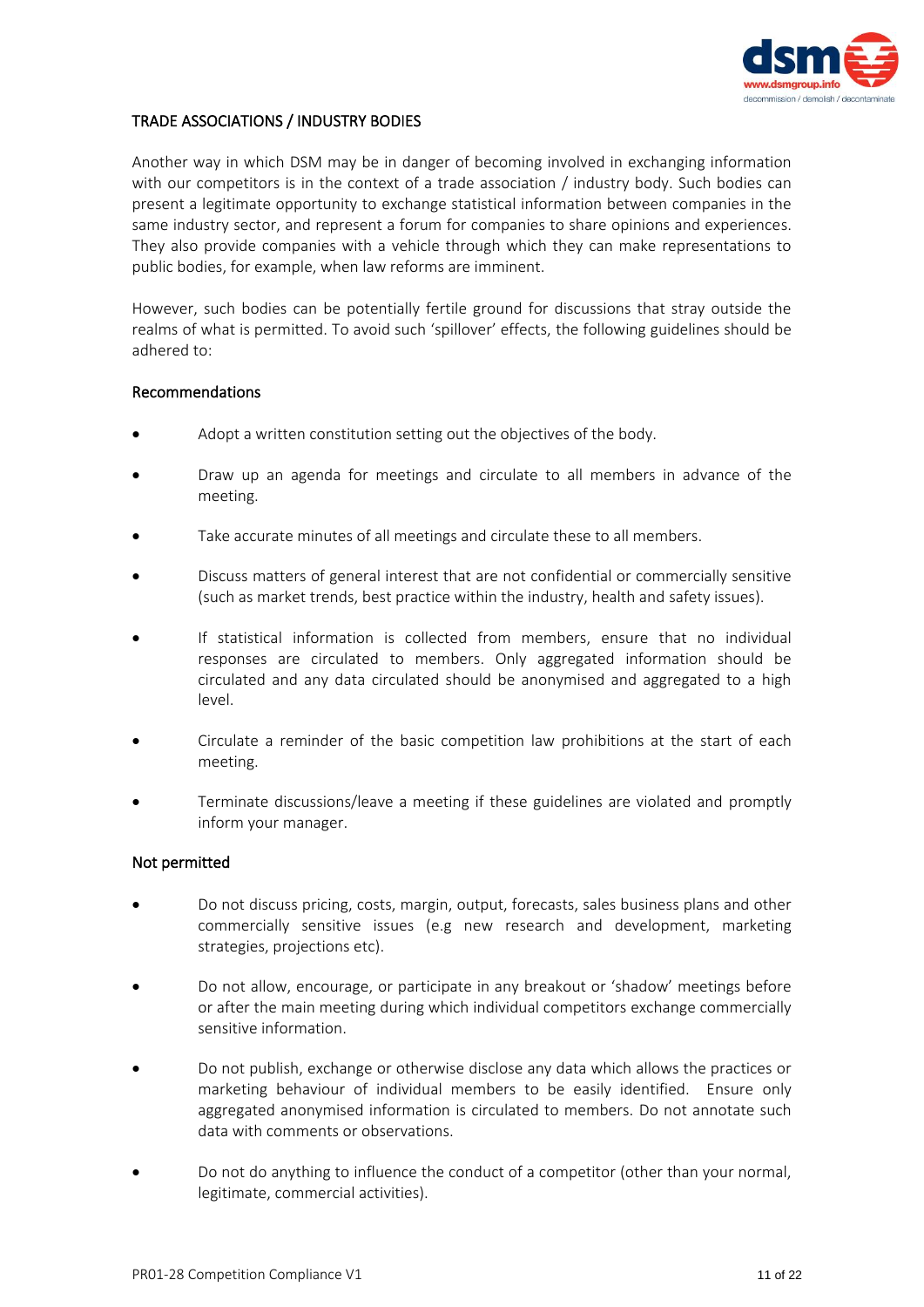

- Do not adopt any rules or recommend any conduct which could have the object or effect of preventing or distorting competition e.g. price fixing, market sharing.
- Do not assume that you have to follow recommendations of the trade association or assume that others will.
- Do not use ambiguous language in minutes of meetings which could be in danger of being misinterpreted if read by competition authorities at a later date.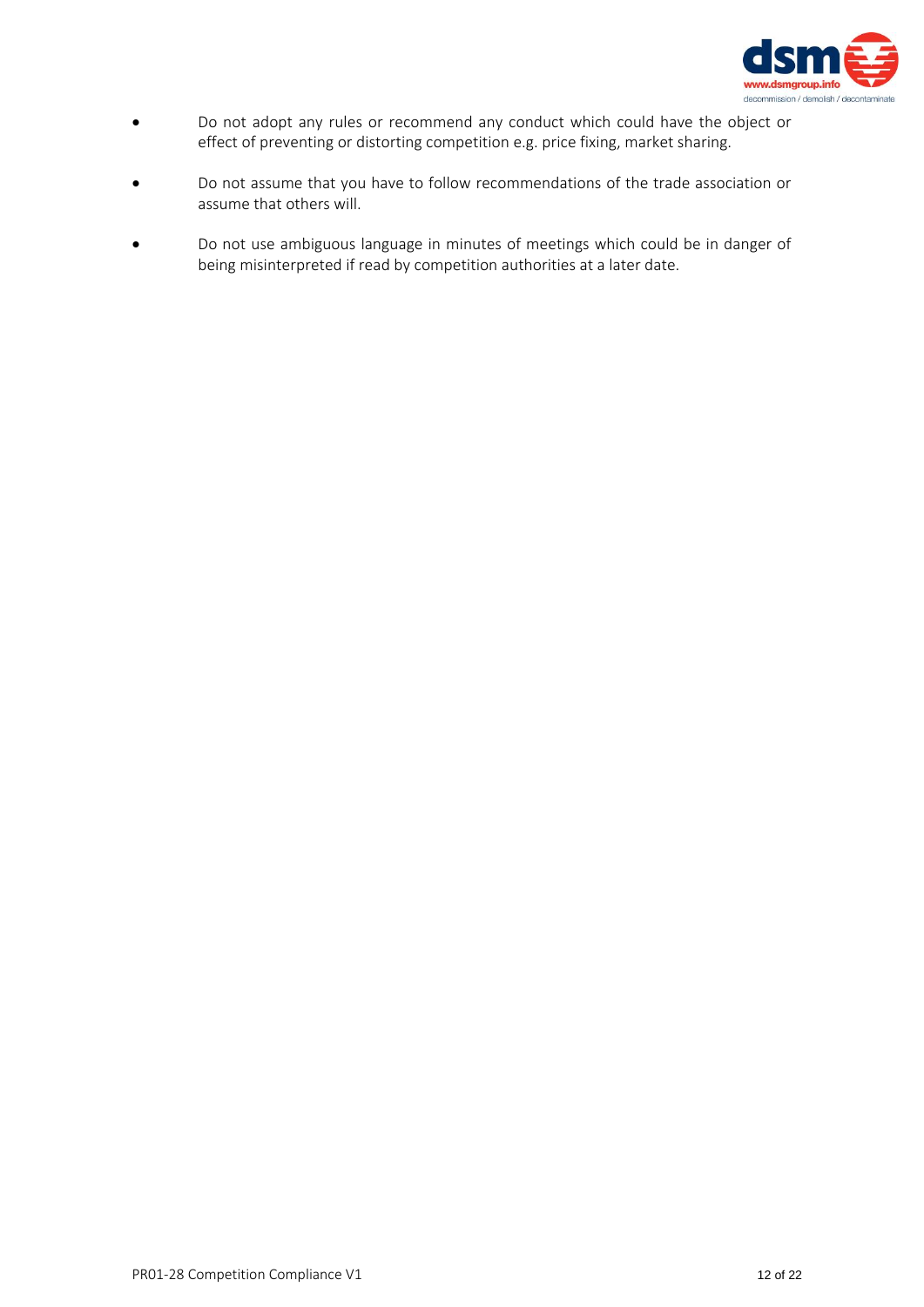

### SECTION 5 – JOINT BIDDING AND SUBCONTRACTING / COMPETITOR SUPPLY

Joint bidding - As noted above, the general rule is that DSM should not discuss bids with competitors. This includes discussing details of whether it is intending to bid for a contract, the price it is intending to submit, or any other aspect of its bidding strategy. However, there may be circumstances in which it is permitted to bid jointly with a competitor, for example where DSM could not credibly bid on its own. Caution is required in these circumstances.

Subcontracting / supplying to competitors - It may be necessary to sub-contract to/from a competitor, or otherwise supply them with products or machinery. For example, where that competitor does not have a physical presence in that area, or lacks the necessary expertise. This is not necessarily anti-competitive and can help increase competition. However, there are risks associated with such arrangements.

These arrangements are likely to be anti-competitive if they lead to:

- The allocation of markets or customers between competitors e.g. an agreement with a competitor that DSM will supply all customers in a particular local area and the competitor will supply all customers in another area, or the division of categories of customers in a similar way.
- Any limitation of either party's capacity or output in respect of the product concerned.
- The exchange of commercially sensitive information  $-$  e.g. where DSM is supplying a competitor/bidding with a competitor, it should only provide that competitor with information on price and supply terms relating to the contract/bid.

To avoid falling foul of competition rules it is important to:

- Ensure all cooperation is for a legitimate purpose. For example, only cooperate with competitors to bid for contracts that DSM or the joint bidder could not perform individually. There should be efficiencies created which extend beyond merely improving margins for the parties. For example, cooperation is more likely to be acceptable where the individual parties do not have the necessary scale, expertise, technical know-how, capacity, or geographical reach to tender for the contract by themselves.
- The intention should be to use the cooperation to offer a better price or service to customers. Cooperation should not be used to increase prices or foreclose a supplier, competitor or customer.
- Contact your manager before cooperating for a bid where DSM and the other company are the only potential bidders for the contract. If all competition is going to be eliminated for that contract, particular caution is required.
- Ensure that DSM and the joint bidder(s) compete vigorously in all other contexts, including competitively bidding for other contracts outside of the scope of the joint bid.
- Ensure that all dealings between DSM, and the joint bidder(s) are 'at arm's length' in all other respects.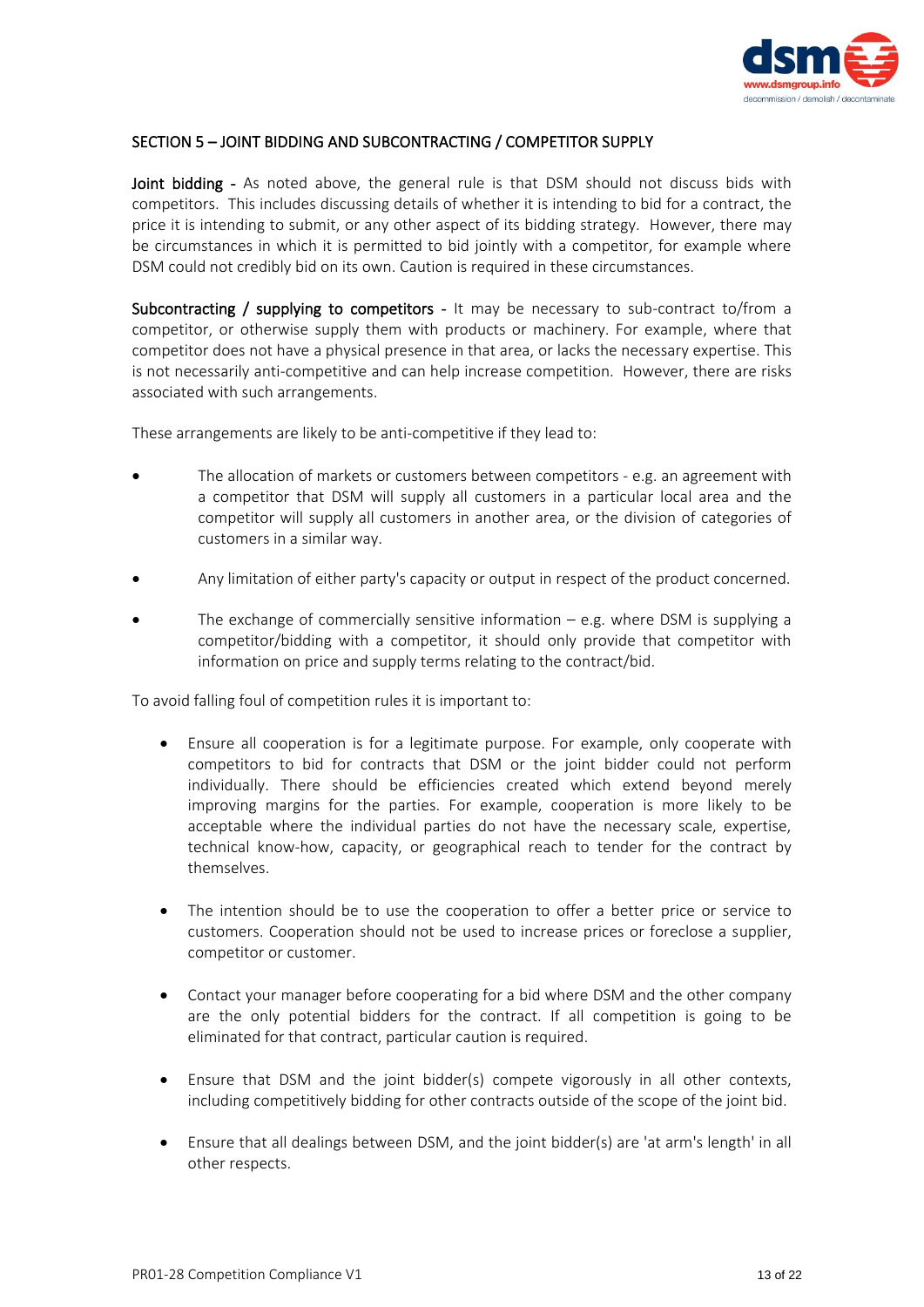

Conversely, DSM should not:

- allow the cooperation to last longer than is necessary for the bidding for, and performance of the contracts;
- use the joint bid or subcontracting arrangement to facilitate information exchange which would impact the parties ability to compete with each other outside of the contract. For example, this includes:
	- o providing entire price lists where the bid/sub-contract only relates to a specific service;
	- o circumstances where DSM is also potentially bidding for the main contract as well as entering into a joint bid/subcontract arrangement with a competitor. In such circumstances, legal advice should be sought as to whether ring-fencing measures are required to allow both arrangements to go ahead.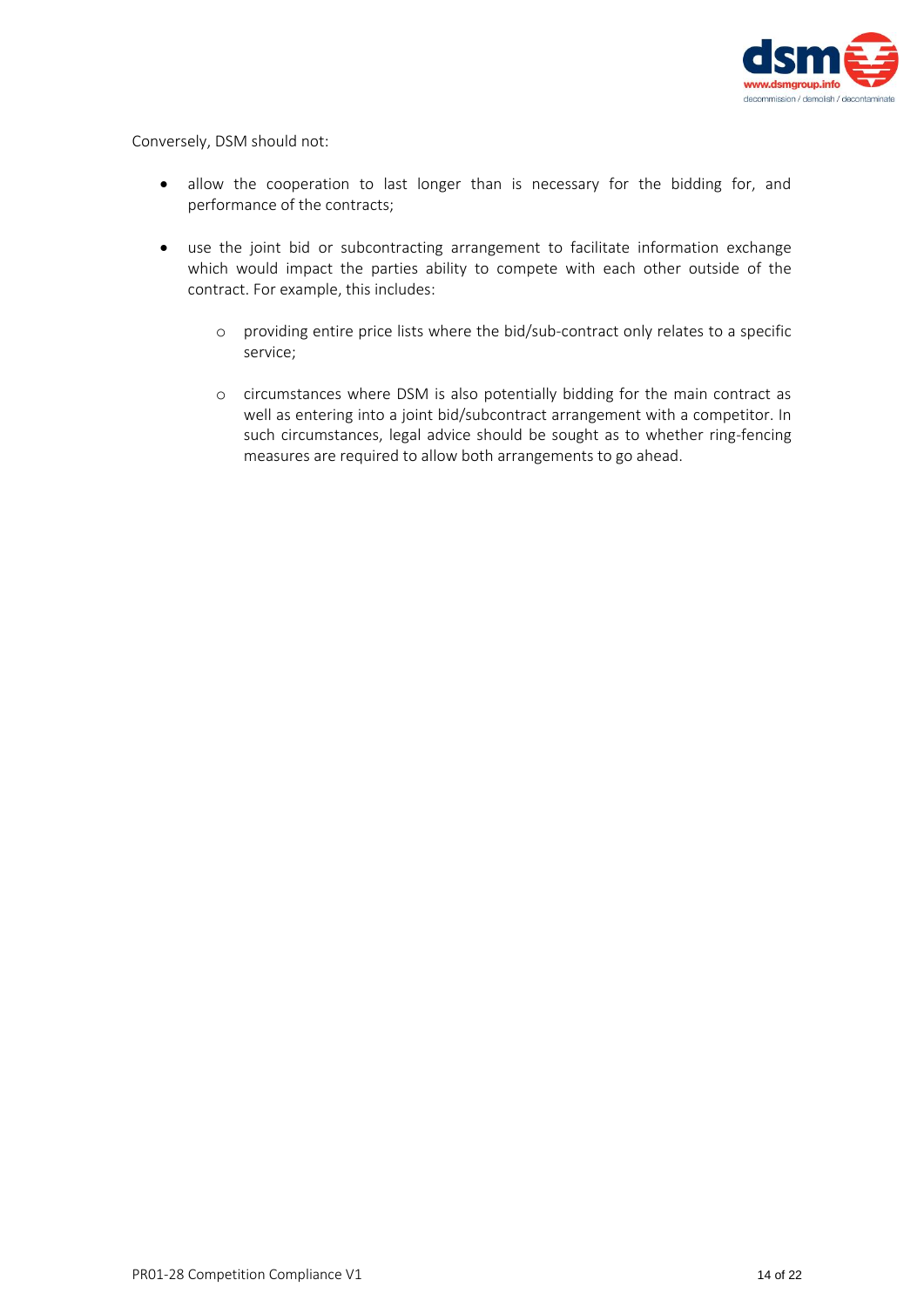

#### SECTION 6: ABUSING A DOMINANT POSITION

There are additional rules that apply to dominant market players. A company may be considered to be dominant if it can take business decisions without regard to its competitors, customers and ultimately consumers. Assessing whether a company is in a dominant position depends on a variety of factors of which market share is only one, but as a general guide, there is a risk that companies with a market share of 40% or more would be regarded as dominant (above 50% there is a rebuttable presumption they are dominant).

There is currently no reason to believe that DSM is in a dominant position in a strict legal sense in relation to their business activities. However, it is worth being aware of the rules as DSM may do business with companies that do hold a dominant position. It is also best practice to minimise references to DSM being "dominant" or as having "market power", in internal documents and external marketing material – this will help reduce the risk of any accusation of dominance being made against DSM.

There are the additional rules that apply to a dominant market player:-

# PRICING ABUSES

If in any market a company was considered to have a dominant position, it would be prevented from:-

- Pricing at excessively high levels for example charging prices that bear no relation to the costs of operation or supply.
- Margin squeeze charging significantly higher input prices to a competitor in relation to an upstream market (e.g. machinery hire) in comparison to the prices it charges to its own businesses so that the competitor is less able to compete with that company on the downstream market (demolition services).
- Engaging in predatory pricing (pricing below cost with a view to eliminating a competitor from the market).
- Engaging in discriminatory pricing (charging different prices to similarly placed customers or the same prices to differently placed customers without objectively justifiable rationale with a view to driving them out of the market).
- Requiring customer exclusivity, or offering rebates or discounts to encourage exclusivity without objective justification, with a view to excluding competitors.

#### REFUSAL TO SUPPLY

Without objectively justifiable reasons, competition law enforcement authorities have stated that it would normally be abusive for a dominant supplier to refuse to supply customers (whether existing or new).

No-one has to supply goods or services if they will not be paid for them, so lack of credit worthiness is a justifiable reason for not supplying. However, the belief must be held in good faith. In one case an attempt by a supplier to justify a refusal on the grounds that the customer was not creditworthy was defeated by the customer producing a bank guarantee.

#### TYING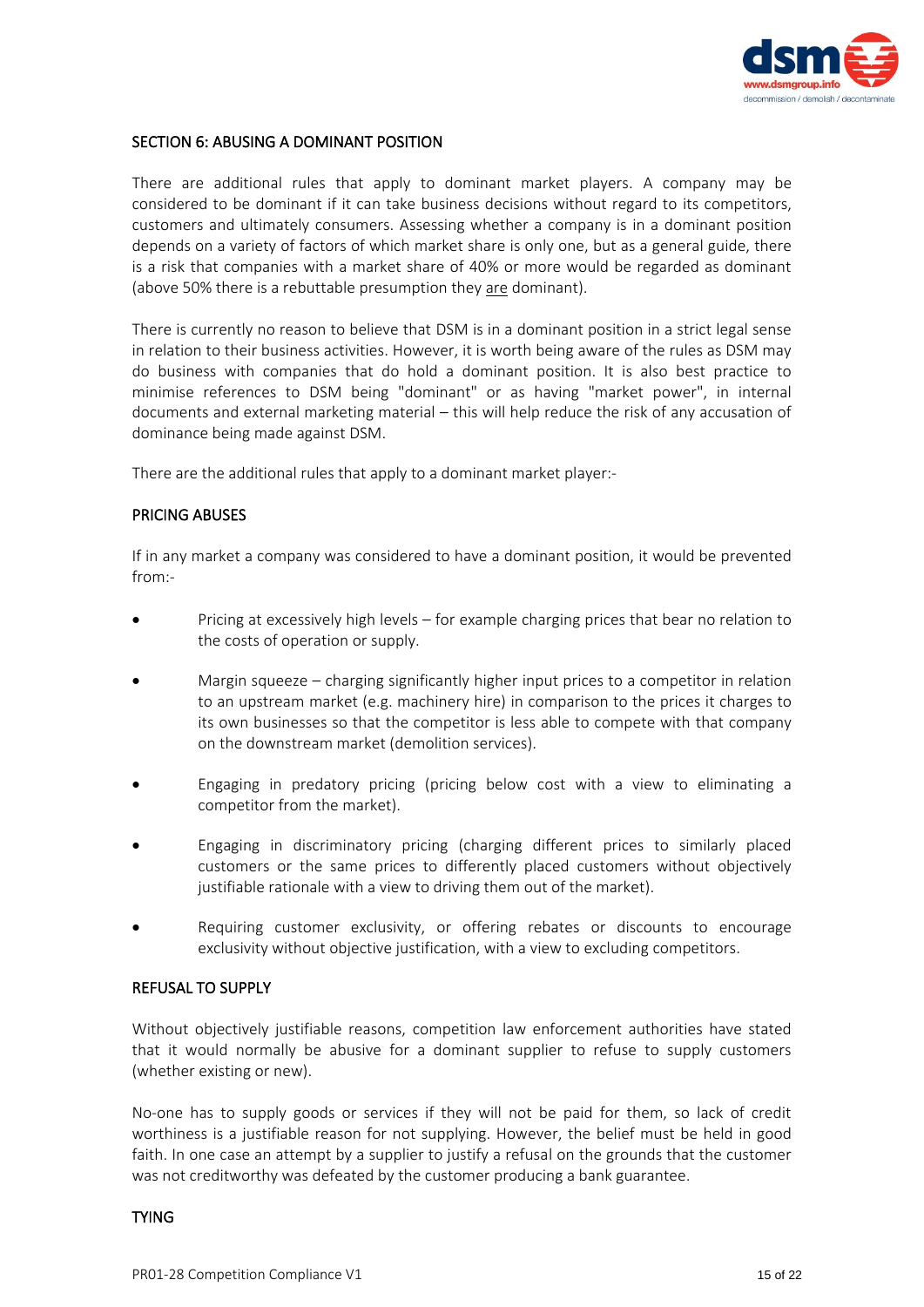

The practice of "Tying" is specifically considered to be an abuse of dominance. Tying is making a customer's purchase of a product from a dominant company conditional on the customer also buying other products or services that the customer would not otherwise have wanted to purchase from the dominant company.

# SECTION 7: WATCH YOUR LANGUAGE

Take care with your language in all business communications, whether in writing (especially emails) or in the course of telephone conversations or meetings. **Careless language could be** very damaging if the business is subject to an investigation by the competition authorities or is involved in litigation with another company. A poor choice of words can make a perfectly legal activity look suspect.

Many internal documents are likely to come under scrutiny during an investigation or legal proceedings involving a third party, even those which you might believe to be confidential such as diaries, telephone call records or personal note books. Documents in this context are not limited to papers, but will include any form in which information is recorded: computer records and databases, text messages, emails, voicemail, films, videos and so on can all be examined.

These are often key pieces of evidence used by competition authorities.

E-mail and voicemail can often contain even more damaging statements than letters or memoranda, because they are usually sent or left casually, in the false belief that they are confidential or will be destroyed after a short time. Both e-mail and voicemail messages can be accessed during an inspection by the competition authorities or in legal proceedings. They are regarded as a particularly good source of information because they are stored by time and date and can give a full picture of what was done and said.

You should therefore follow these guidelines:

- If you think it might be a sensitive area, speak to a manager before you engage in it.
- Whenever you write or type something down, remember that it could be made public one day, even if deleted. Take as much care in sending messages by e-mail or leaving them on voicemail as you would when sending a letter or memorandum. Assume that all e-mail or voicemail messages may be read or heard by others.
- Avoid any suggestion that an "industry view" has been reached on a particular issue such as price levels.
- Do not use "guilty" vocabulary ("Please destroy/delete after reading").
- Do not speculate about whether an activity is illegal or legal. Take legal advice first!
- All prices must be based on independent business judgement. Do not write anything which implies anything to the contrary.
- State clearly the source of any pricing information so it does not give the false impression that it came from talks with a competitor (e.g. "*I received information relating to Competitor X, it came from Customer Y during our negotiations with them"*).
- Keep accurate notes of all meetings with customers and competitors.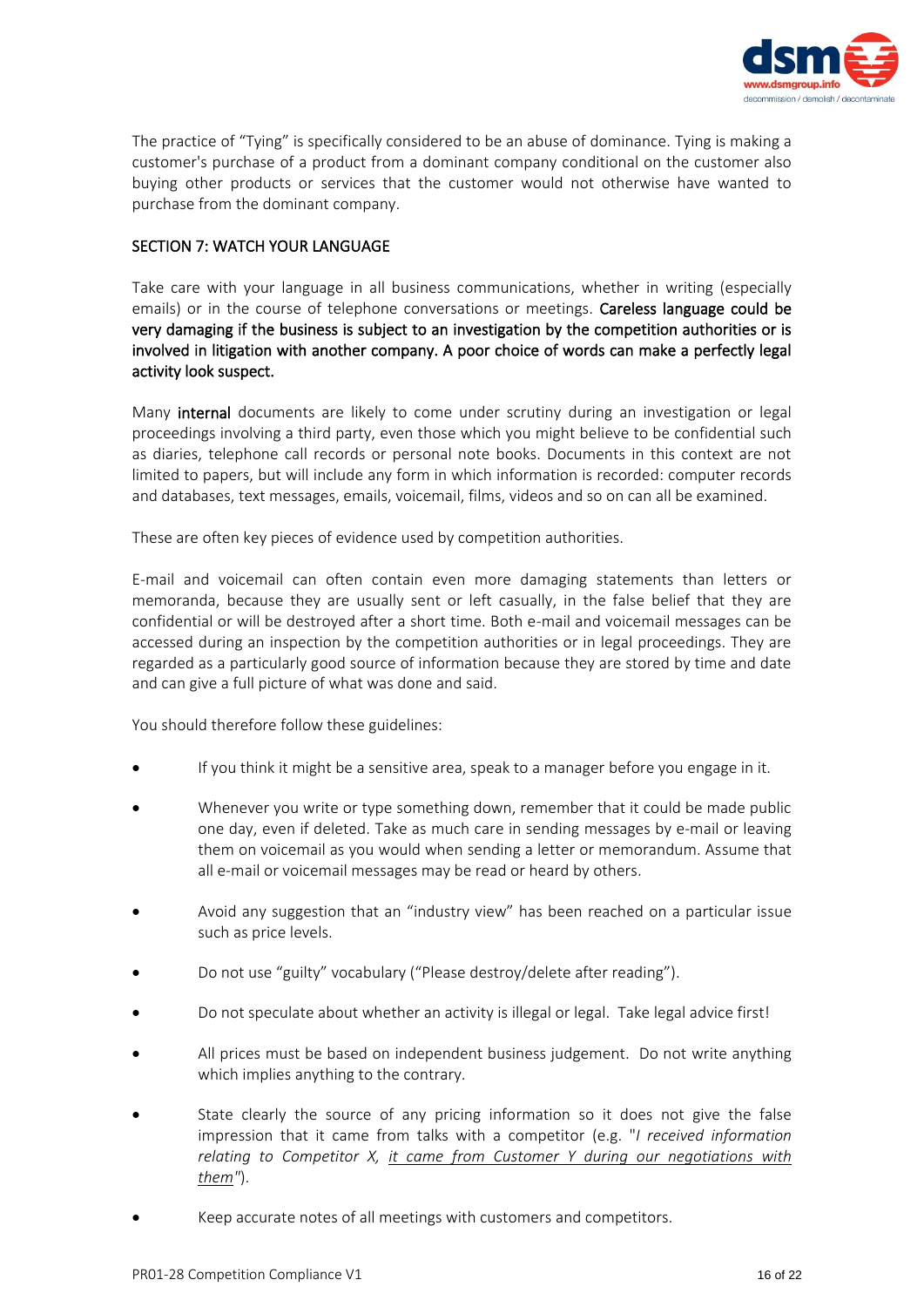

- Avoid "power" or "domination" vocabulary, such as "This will enable us to dominate the market", or "We have virtually eliminated the competition".
- Avoid language suggesting that the business has a strategy to drive a competitor out of business.
- Exercise particular caution with messages sent to or received from outside the company over the internet. Remember that e-mail messages are often appended to other e-mail messages and may be forwarded or replied to several times.
- If you receive a questionable or unclear e-mail or hear something you think is problematic speak to a manager. Never ignore such an e-mail/activity – you can be guilty by failing to act.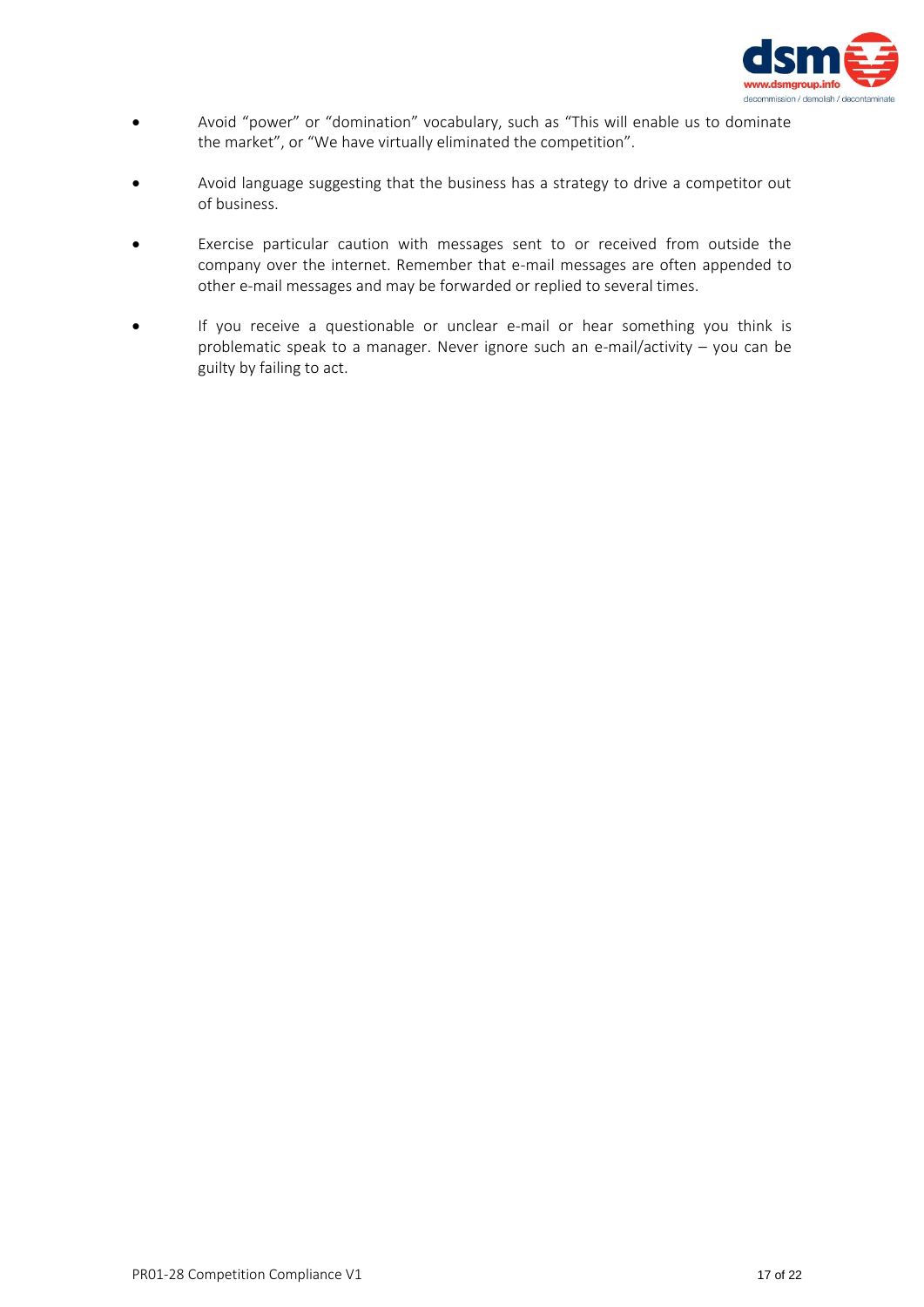

# SECTION 8: COMMUNICATIONS REGARDING COMPLIANCE WITH COMPETITION LAW

In some circumstances we are able to prevent the disclosure of communications on the ground that the communications are protected by the right of legal professional privilege, and can therefore be kept confidential.

To enable the business to substantiate any claim of legal professional privilege which it may wish to make in order to protect the confidentiality of communications, these guidelines should be followed:

- Where you are seeking legal advice in relation to competition law matters, clearly state "Prepared for the purpose of seeking legal advice" at the head of the document or email and ensure that the words "Privileged and confidential" appear at the beginning of the communication.
- Do not forward on privileged advice/communications to anyone else as you may lose the benefit of that privilege.
- Do not in the same communication also seek views on non-legal matters, even if they are related to the request for legal advice.
- Do not refer to communications between non-lawyers as being "privileged and confidential", even where a legal advisor receives a copy.
- All communications passing between you and legal advisors should be kept separately in files marked "Privileged and confidential".
- In cases where it may be appropriate to refer to legal advice you or the company has taken when dealing with third parties, do not disclose the advice to others without checking with your legal counsel first.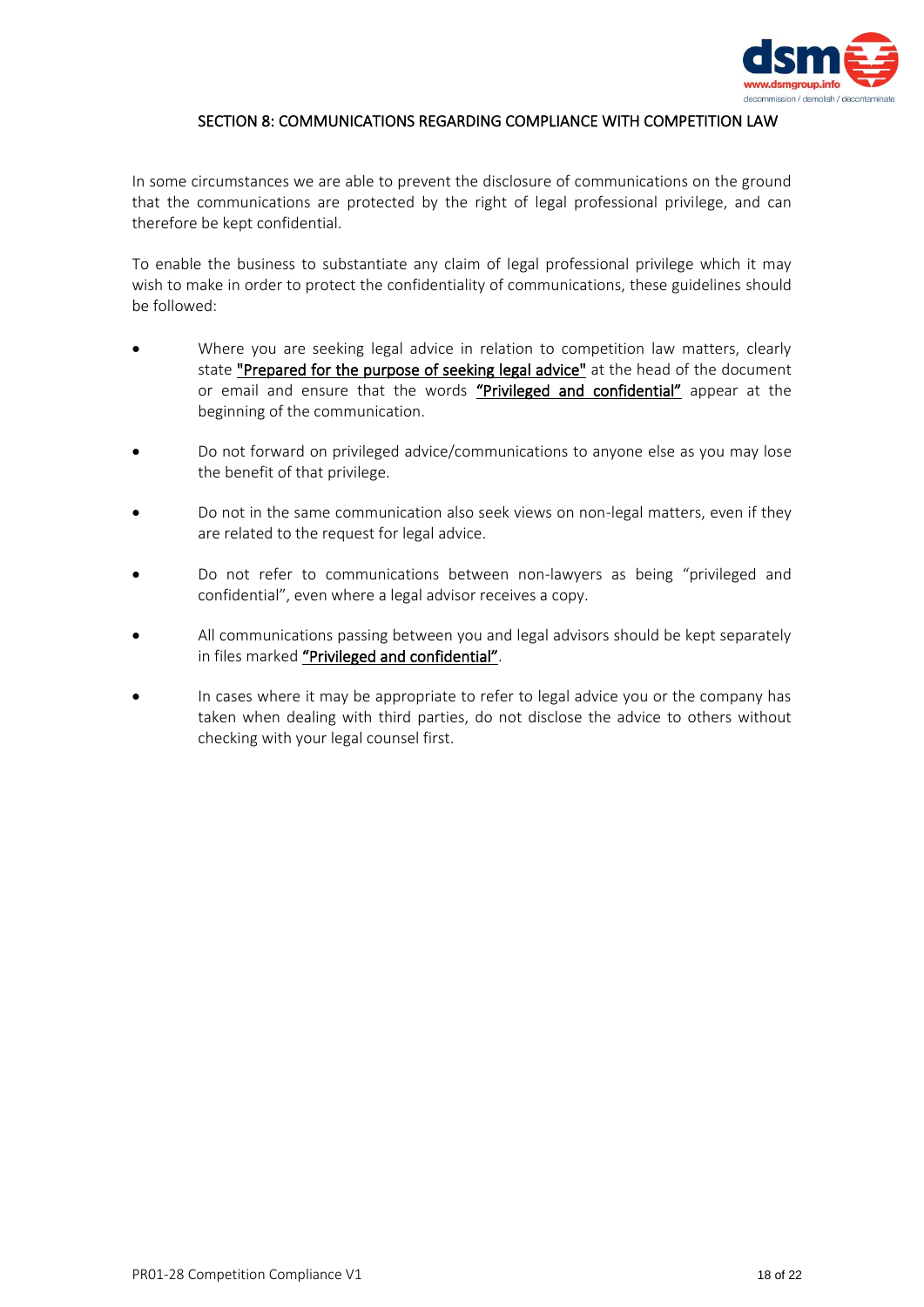

# SECTION 9: DOCUMENT RETENTION AND DESTRUCTION

In the context of this manual you should note that:

- You must not destroy documents or records because you think they contain damaging information. This could damage the company's standing with the competition authorities if it comes to light in an investigation.
- If you are notified that the company is under investigation by the competition authorities, all document destruction must immediately cease until further notice.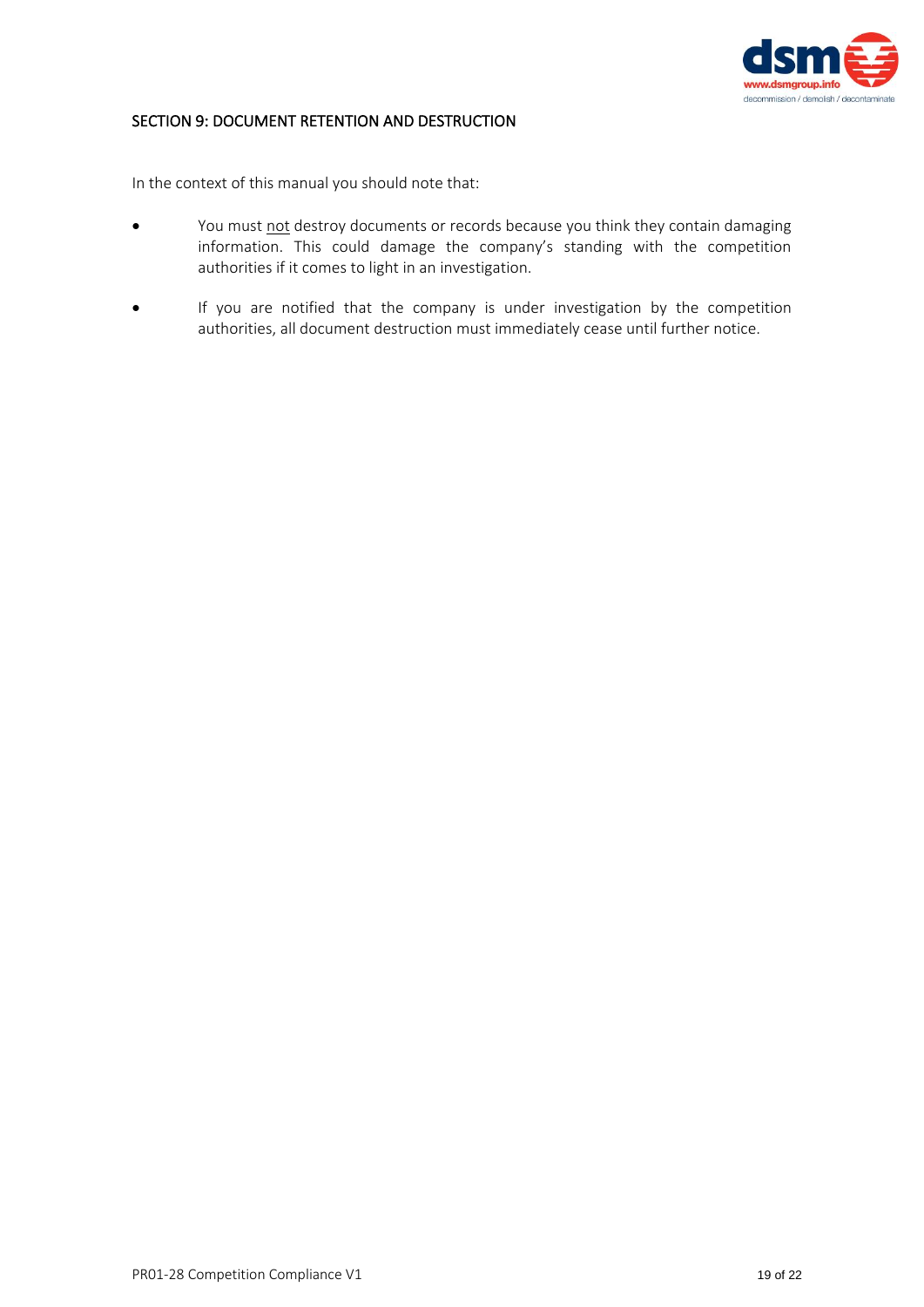

### SECTION 10: FREQUENTLY ASKED QUESTIONS

### 1. What should I do if I receive confidential information from a competitor, or a request from a competitor to do something that I think may breach competition law?

Immediately contact DSM's internal legal team. If you are concerned with another company's behaviour (even if they are not a competitor of DSM) you must report this to DSM's legal team. Ignoring or turning a blind eye is not an option, if you notice anticompetitive conduct DSM has a duty to actively distance itself from this conduct. If DSM does not take steps to distance itself it risks being deemed to have acquiesced with the breach and can still be fined (even if DSM is not itself involved in the anticompetitive action).

# 2. When tendering, if DSM is not interested in a particular opportunity, can we submit an over-inflated price to the client?

Yes, an independent decision by DSM not to bid for a contract or not to submit a competitive bid (by submitting an over-inflated price) would not breach competition law.

It is the contact between competitors and any understanding reached which would breach competition law.

However, as a matter of best practice, rather than submitting a high price, we would encourage you to return the tender documents to the client and explain why DSM will not be submitting a price on this occasion.

# 3. A sub-contractor informs me that our competitor is not bidding for a particular project. What should I do with this information?

On a day-to-day basis, you will often hear a great deal about our competitors' business activities from sources such as sub-contractors, customers and trade press. Information received from such normal market sources may be used by you in making business decisions and in taking action in the market. However, such "market gossip" about a competitor should not be checked or verified with that competitor.

Always record in writing the source of such "market gossip" so that DSM could, if necessary, demonstrate to the competition authorities where the information came from. Additionally, always state the source of the information in all internal communications.

If a sub-contractor gives you detailed pricing information relating to a competitor in a live tender scenario – it is best practice not to accept the information and otherwise delete it and speak to a manager.

If you think that the sub-contractor has passed any information on to you at the request of the competitor, or it ever becomes commonplace so that DSM and a competitor(s) understand that certain parties will act as information conduits – this could constitute a clear infringement.

# 4. I have been invited by a client to attend a golf day. It is likely that some of DSM's competitors will be present. Can I attend?

Yes, it is perfectly acceptable to attend such meetings but exercise caution about what you discuss with your competitors when you meet them.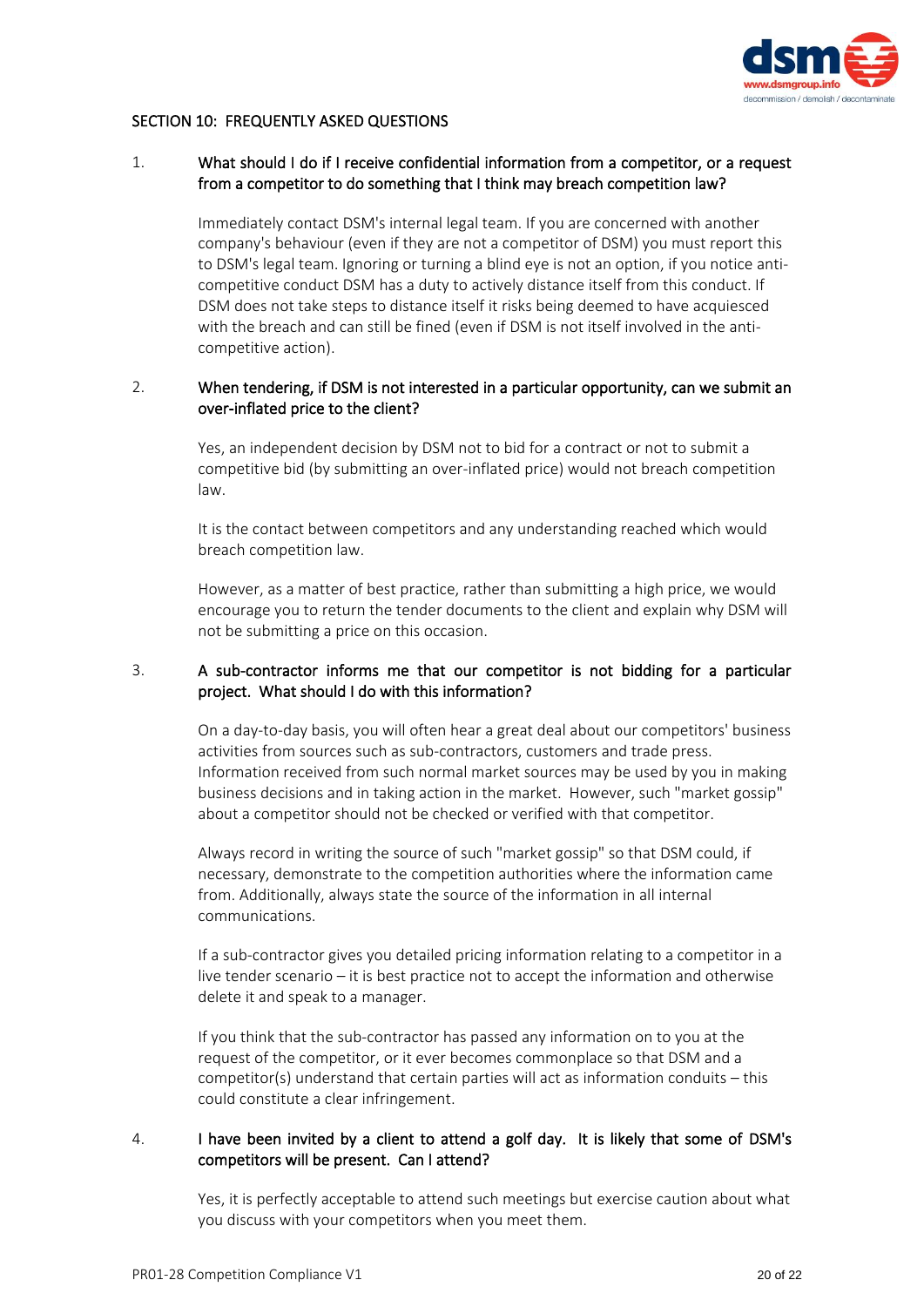

General discussions and expressions of opinion concerning market outlook or conditions affecting sub-contractors, suppliers or customers generally are permissible, provided they do not have the purpose, and would not be materially influential in, determining the future conduct of the other participants to the discussions.

For example, discussions on health & safety issues, potential future legislation or regulation, etc are almost invariably permissible. But you should avoid discussing anticompetitive or commercially sensitive topics as set out in this Manual.

# 5. Can I tell a sub-contractor to tell our closest competitor what projects we are interested in bidding for?

No. A third party should not be used as a post-box to share information with a competitor.

If a third party volunteers confidential or commercially sensitive information to DSM about a competitor, then this is permissible, providing that:

- DSM does not seek to verify that information with the competitor
- DSM has not asked for the information or any additional confidential or commercially sensitive information from the third party
- DSM does not know/does not have reason to believe that the competitor provided the information to the third party in the knowledge or anticipation that the information would be relayed by that third party to DSM and DSM does not attempt to reciprocate
- DSM does not share confidential or commercially sensitive information about its own activities with the third party in the knowledge or anticipation that this will be passed by the third party to the competitor.

One caveat to this is it would still be best practice to refuse any pricing information relating to live tender processes.

# 6. Can we offer one customer a better price than another customer, even if it is for the same end-customer?

DSM may generally charge whatever its customers will pay, providing it is not dominant. Accordingly, DSM may discriminate between its customers and it may refuse to supply anyone who will not pay its prices.

So long as DSM sets its prices (and discounts and rebate structures) according to its own policies, and not in co-operation or collaboration with its competitors, there will be no competition law concerns.

Seek legal advice if DSM is dominant.

#### 7. Can DSM enter into rebate agreements with our most loyal customers?

When deciding its pricing policies, DSM may charge by reference to its list prices, or net prices, or on an ad hoc basis. Accordingly, it may offer rebate schemes or other incentives.

So long as it sets its prices (and discounts and rebate structures) according to its own policies, and not in co-operation or collaboration with its competitors, there will be no